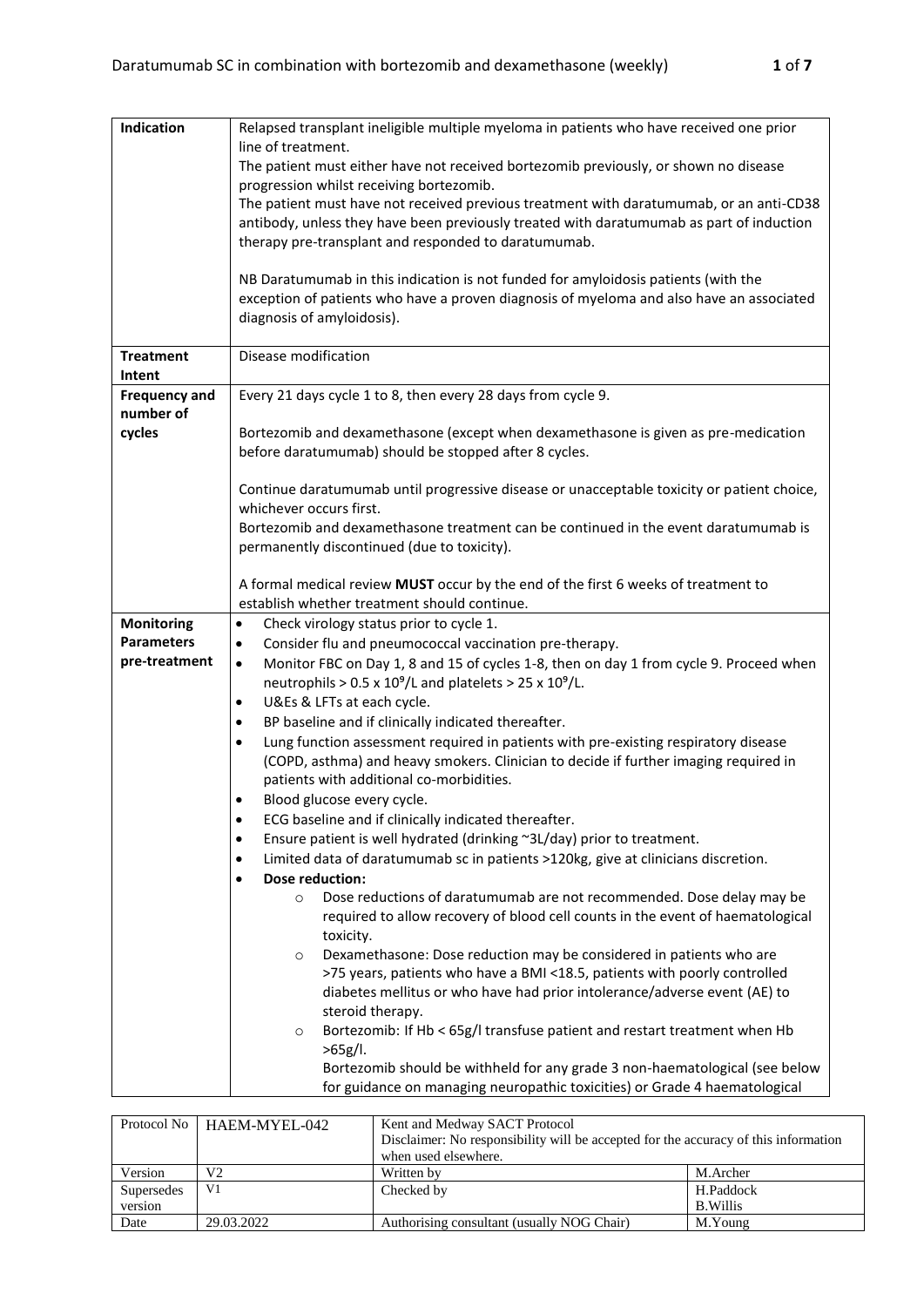| reductions see table 1.<br><b>Hepatic Impairment:</b><br>$\bullet$<br>Daratumumab: No dose adjustments necessary.<br>$\circ$<br>Bortezomib: Consider dose reduction in moderate/severe hepatic impairment<br>$\circ$<br>(Bilirubin >1.5ULN), reduce Bortezomib to 0.7 mg/m <sup>2</sup> in the first treatment cycle.<br>Consider dose escalation to 1.0 mg/m <sup>2</sup> or further dose reduction to 0.5 mg/m <sup>2</sup> in<br>subsequent cycles based on patient tolerability.<br><b>Renal Impairment:</b><br>$\bullet$<br>Daratumumab: No dose adjustments necessary.<br>$\circ$<br>Bortezomib: CrCl < 20ml/min discuss with consultant.<br>$\circ$<br>Daratumumab injection related reactions (IRRs):<br>$\bullet$<br>Daratumumab can cause severe injection reactions which may result in admission<br>$\circ$<br>to hospital. Pre-meds must be given 1-3 hours before the injection.<br>Patients should be pre-medicated with chlorphenamine, dexamethasone and<br>$\circ$<br>paracetamol as well as monitored (vital signs before and after the injection) and<br>counselled regarding IRRs, especially during and following the first and second<br>injections. If an anaphylactic reaction or life-threatening (Grade 4) reactions occur,<br>appropriate emergency care should be initiated immediately. Daratumumab<br>therapy should be discontinued immediately and permanently. Patients should be<br>observed for 6 hours post the 1st injection, 2 hours after 2nd dose and then 15<br>minutes observation after subsequent doses.<br>The use of post-infusion medications (e.g. inhaled corticosteroids, short and long<br>$\circ$<br>acting bronchodilators) should be considered for patients with a history of chronic<br>obstructive pulmonary disease to manage respiratory complications should they<br>occur.<br>From cycle 9 only: If the patient experiences no major IRRs post injection<br>$\circ$<br>corticosteroids may be discontinued at the clinician's discretion. This ONLY applies<br>to monotherapy.<br>Administration of sub cut daratumumab:<br>$\bullet$<br>Inject 15 mL into the subcutaneous tissue of the abdomen approximately 7.5 cm to<br>$\circ$<br>the right or left of the navel over approximately 3-5 minutes. Do not inject at other<br>sites of the body as no data are available. Injection sites should be rotated for<br>successive injections.<br>Daratumumab solution for subcutaneous injection should never be injected into<br>$\circ$<br>areas where the skin is red, bruised, tender, and hard or areas where there are<br>scars.<br>Pause or slow down delivery rate if the patient experiences pain. In the event pain<br>$\circ$<br>is not alleviated by slowing down the injection, a second injection site may be<br>chosen on the opposite side of the abdomen to deliver the remainder of the dose.<br>During treatment with daratumumab solution for subcutaneous injection, do not<br>$\circ$<br>administer other medicinal products for subcutaneous use at the same site as<br>daratumumab.<br>Interference with tests (refer to company risk materials): Daratumumab binds to CD38<br>$\bullet$<br>on red blood cells and results in a positive Indirect Antiglobulin Test (Coombs test)<br>which may persist for up to 6 months after the last infusion. Send a blood sample for<br>group/direct antiglobulin/phenotype testing prior to treatment. Daratumumab may be<br>detected on SPE and IFE assays resulting in false positive results for patients with IgG<br>kappa myeloma protein impacting initial assessment of complete responses.<br>Protocol No<br>HAEM-MYEL-042<br>Kent and Medway SACT Protocol<br>Disclaimer: No responsibility will be accepted for the accuracy of this information<br>when used elsewhere.<br>Version<br>Written by<br>M.Archer<br>V <sub>2</sub><br>V1<br>H.Paddock<br>Supersedes<br>Checked by |         |  | toxicities (neutrophils < $0.5 \times 10^9$ /L or platelets < $25 \times 10^9$ /L); once toxicity has<br>settled reinitiate at 75%, (ie 1.3mg/m <sup>2</sup> $\rightarrow$ 1.0mg/m <sup>2</sup> $\rightarrow$ 0.7mg/m <sup>2</sup> ).<br>For Neuropathic Pain and or Peripheral Sensory or Motor Neuropathy dose |                 |
|----------------------------------------------------------------------------------------------------------------------------------------------------------------------------------------------------------------------------------------------------------------------------------------------------------------------------------------------------------------------------------------------------------------------------------------------------------------------------------------------------------------------------------------------------------------------------------------------------------------------------------------------------------------------------------------------------------------------------------------------------------------------------------------------------------------------------------------------------------------------------------------------------------------------------------------------------------------------------------------------------------------------------------------------------------------------------------------------------------------------------------------------------------------------------------------------------------------------------------------------------------------------------------------------------------------------------------------------------------------------------------------------------------------------------------------------------------------------------------------------------------------------------------------------------------------------------------------------------------------------------------------------------------------------------------------------------------------------------------------------------------------------------------------------------------------------------------------------------------------------------------------------------------------------------------------------------------------------------------------------------------------------------------------------------------------------------------------------------------------------------------------------------------------------------------------------------------------------------------------------------------------------------------------------------------------------------------------------------------------------------------------------------------------------------------------------------------------------------------------------------------------------------------------------------------------------------------------------------------------------------------------------------------------------------------------------------------------------------------------------------------------------------------------------------------------------------------------------------------------------------------------------------------------------------------------------------------------------------------------------------------------------------------------------------------------------------------------------------------------------------------------------------------------------------------------------------------------------------------------------------------------------------------------------------------------------------------------------------------------------------------------------------------------------------------------------------------------------------------------------------------------------------------------------------------------------------------------------------------------------------------------------------------------------------------------------------------------------------------------------------------------------------------------------------------------------------------------------------------------------------------------------------------------------|---------|--|------------------------------------------------------------------------------------------------------------------------------------------------------------------------------------------------------------------------------------------------------------------------------------------------------------------|-----------------|
|                                                                                                                                                                                                                                                                                                                                                                                                                                                                                                                                                                                                                                                                                                                                                                                                                                                                                                                                                                                                                                                                                                                                                                                                                                                                                                                                                                                                                                                                                                                                                                                                                                                                                                                                                                                                                                                                                                                                                                                                                                                                                                                                                                                                                                                                                                                                                                                                                                                                                                                                                                                                                                                                                                                                                                                                                                                                                                                                                                                                                                                                                                                                                                                                                                                                                                                                                                                                                                                                                                                                                                                                                                                                                                                                                                                                                                                                                                                      |         |  |                                                                                                                                                                                                                                                                                                                  |                 |
|                                                                                                                                                                                                                                                                                                                                                                                                                                                                                                                                                                                                                                                                                                                                                                                                                                                                                                                                                                                                                                                                                                                                                                                                                                                                                                                                                                                                                                                                                                                                                                                                                                                                                                                                                                                                                                                                                                                                                                                                                                                                                                                                                                                                                                                                                                                                                                                                                                                                                                                                                                                                                                                                                                                                                                                                                                                                                                                                                                                                                                                                                                                                                                                                                                                                                                                                                                                                                                                                                                                                                                                                                                                                                                                                                                                                                                                                                                                      |         |  |                                                                                                                                                                                                                                                                                                                  |                 |
|                                                                                                                                                                                                                                                                                                                                                                                                                                                                                                                                                                                                                                                                                                                                                                                                                                                                                                                                                                                                                                                                                                                                                                                                                                                                                                                                                                                                                                                                                                                                                                                                                                                                                                                                                                                                                                                                                                                                                                                                                                                                                                                                                                                                                                                                                                                                                                                                                                                                                                                                                                                                                                                                                                                                                                                                                                                                                                                                                                                                                                                                                                                                                                                                                                                                                                                                                                                                                                                                                                                                                                                                                                                                                                                                                                                                                                                                                                                      |         |  |                                                                                                                                                                                                                                                                                                                  |                 |
|                                                                                                                                                                                                                                                                                                                                                                                                                                                                                                                                                                                                                                                                                                                                                                                                                                                                                                                                                                                                                                                                                                                                                                                                                                                                                                                                                                                                                                                                                                                                                                                                                                                                                                                                                                                                                                                                                                                                                                                                                                                                                                                                                                                                                                                                                                                                                                                                                                                                                                                                                                                                                                                                                                                                                                                                                                                                                                                                                                                                                                                                                                                                                                                                                                                                                                                                                                                                                                                                                                                                                                                                                                                                                                                                                                                                                                                                                                                      |         |  |                                                                                                                                                                                                                                                                                                                  |                 |
|                                                                                                                                                                                                                                                                                                                                                                                                                                                                                                                                                                                                                                                                                                                                                                                                                                                                                                                                                                                                                                                                                                                                                                                                                                                                                                                                                                                                                                                                                                                                                                                                                                                                                                                                                                                                                                                                                                                                                                                                                                                                                                                                                                                                                                                                                                                                                                                                                                                                                                                                                                                                                                                                                                                                                                                                                                                                                                                                                                                                                                                                                                                                                                                                                                                                                                                                                                                                                                                                                                                                                                                                                                                                                                                                                                                                                                                                                                                      |         |  |                                                                                                                                                                                                                                                                                                                  |                 |
|                                                                                                                                                                                                                                                                                                                                                                                                                                                                                                                                                                                                                                                                                                                                                                                                                                                                                                                                                                                                                                                                                                                                                                                                                                                                                                                                                                                                                                                                                                                                                                                                                                                                                                                                                                                                                                                                                                                                                                                                                                                                                                                                                                                                                                                                                                                                                                                                                                                                                                                                                                                                                                                                                                                                                                                                                                                                                                                                                                                                                                                                                                                                                                                                                                                                                                                                                                                                                                                                                                                                                                                                                                                                                                                                                                                                                                                                                                                      |         |  |                                                                                                                                                                                                                                                                                                                  |                 |
|                                                                                                                                                                                                                                                                                                                                                                                                                                                                                                                                                                                                                                                                                                                                                                                                                                                                                                                                                                                                                                                                                                                                                                                                                                                                                                                                                                                                                                                                                                                                                                                                                                                                                                                                                                                                                                                                                                                                                                                                                                                                                                                                                                                                                                                                                                                                                                                                                                                                                                                                                                                                                                                                                                                                                                                                                                                                                                                                                                                                                                                                                                                                                                                                                                                                                                                                                                                                                                                                                                                                                                                                                                                                                                                                                                                                                                                                                                                      |         |  |                                                                                                                                                                                                                                                                                                                  |                 |
|                                                                                                                                                                                                                                                                                                                                                                                                                                                                                                                                                                                                                                                                                                                                                                                                                                                                                                                                                                                                                                                                                                                                                                                                                                                                                                                                                                                                                                                                                                                                                                                                                                                                                                                                                                                                                                                                                                                                                                                                                                                                                                                                                                                                                                                                                                                                                                                                                                                                                                                                                                                                                                                                                                                                                                                                                                                                                                                                                                                                                                                                                                                                                                                                                                                                                                                                                                                                                                                                                                                                                                                                                                                                                                                                                                                                                                                                                                                      |         |  |                                                                                                                                                                                                                                                                                                                  |                 |
|                                                                                                                                                                                                                                                                                                                                                                                                                                                                                                                                                                                                                                                                                                                                                                                                                                                                                                                                                                                                                                                                                                                                                                                                                                                                                                                                                                                                                                                                                                                                                                                                                                                                                                                                                                                                                                                                                                                                                                                                                                                                                                                                                                                                                                                                                                                                                                                                                                                                                                                                                                                                                                                                                                                                                                                                                                                                                                                                                                                                                                                                                                                                                                                                                                                                                                                                                                                                                                                                                                                                                                                                                                                                                                                                                                                                                                                                                                                      |         |  |                                                                                                                                                                                                                                                                                                                  |                 |
|                                                                                                                                                                                                                                                                                                                                                                                                                                                                                                                                                                                                                                                                                                                                                                                                                                                                                                                                                                                                                                                                                                                                                                                                                                                                                                                                                                                                                                                                                                                                                                                                                                                                                                                                                                                                                                                                                                                                                                                                                                                                                                                                                                                                                                                                                                                                                                                                                                                                                                                                                                                                                                                                                                                                                                                                                                                                                                                                                                                                                                                                                                                                                                                                                                                                                                                                                                                                                                                                                                                                                                                                                                                                                                                                                                                                                                                                                                                      |         |  |                                                                                                                                                                                                                                                                                                                  |                 |
|                                                                                                                                                                                                                                                                                                                                                                                                                                                                                                                                                                                                                                                                                                                                                                                                                                                                                                                                                                                                                                                                                                                                                                                                                                                                                                                                                                                                                                                                                                                                                                                                                                                                                                                                                                                                                                                                                                                                                                                                                                                                                                                                                                                                                                                                                                                                                                                                                                                                                                                                                                                                                                                                                                                                                                                                                                                                                                                                                                                                                                                                                                                                                                                                                                                                                                                                                                                                                                                                                                                                                                                                                                                                                                                                                                                                                                                                                                                      |         |  |                                                                                                                                                                                                                                                                                                                  |                 |
|                                                                                                                                                                                                                                                                                                                                                                                                                                                                                                                                                                                                                                                                                                                                                                                                                                                                                                                                                                                                                                                                                                                                                                                                                                                                                                                                                                                                                                                                                                                                                                                                                                                                                                                                                                                                                                                                                                                                                                                                                                                                                                                                                                                                                                                                                                                                                                                                                                                                                                                                                                                                                                                                                                                                                                                                                                                                                                                                                                                                                                                                                                                                                                                                                                                                                                                                                                                                                                                                                                                                                                                                                                                                                                                                                                                                                                                                                                                      |         |  |                                                                                                                                                                                                                                                                                                                  |                 |
|                                                                                                                                                                                                                                                                                                                                                                                                                                                                                                                                                                                                                                                                                                                                                                                                                                                                                                                                                                                                                                                                                                                                                                                                                                                                                                                                                                                                                                                                                                                                                                                                                                                                                                                                                                                                                                                                                                                                                                                                                                                                                                                                                                                                                                                                                                                                                                                                                                                                                                                                                                                                                                                                                                                                                                                                                                                                                                                                                                                                                                                                                                                                                                                                                                                                                                                                                                                                                                                                                                                                                                                                                                                                                                                                                                                                                                                                                                                      |         |  |                                                                                                                                                                                                                                                                                                                  |                 |
|                                                                                                                                                                                                                                                                                                                                                                                                                                                                                                                                                                                                                                                                                                                                                                                                                                                                                                                                                                                                                                                                                                                                                                                                                                                                                                                                                                                                                                                                                                                                                                                                                                                                                                                                                                                                                                                                                                                                                                                                                                                                                                                                                                                                                                                                                                                                                                                                                                                                                                                                                                                                                                                                                                                                                                                                                                                                                                                                                                                                                                                                                                                                                                                                                                                                                                                                                                                                                                                                                                                                                                                                                                                                                                                                                                                                                                                                                                                      |         |  |                                                                                                                                                                                                                                                                                                                  |                 |
|                                                                                                                                                                                                                                                                                                                                                                                                                                                                                                                                                                                                                                                                                                                                                                                                                                                                                                                                                                                                                                                                                                                                                                                                                                                                                                                                                                                                                                                                                                                                                                                                                                                                                                                                                                                                                                                                                                                                                                                                                                                                                                                                                                                                                                                                                                                                                                                                                                                                                                                                                                                                                                                                                                                                                                                                                                                                                                                                                                                                                                                                                                                                                                                                                                                                                                                                                                                                                                                                                                                                                                                                                                                                                                                                                                                                                                                                                                                      |         |  |                                                                                                                                                                                                                                                                                                                  |                 |
|                                                                                                                                                                                                                                                                                                                                                                                                                                                                                                                                                                                                                                                                                                                                                                                                                                                                                                                                                                                                                                                                                                                                                                                                                                                                                                                                                                                                                                                                                                                                                                                                                                                                                                                                                                                                                                                                                                                                                                                                                                                                                                                                                                                                                                                                                                                                                                                                                                                                                                                                                                                                                                                                                                                                                                                                                                                                                                                                                                                                                                                                                                                                                                                                                                                                                                                                                                                                                                                                                                                                                                                                                                                                                                                                                                                                                                                                                                                      |         |  |                                                                                                                                                                                                                                                                                                                  |                 |
|                                                                                                                                                                                                                                                                                                                                                                                                                                                                                                                                                                                                                                                                                                                                                                                                                                                                                                                                                                                                                                                                                                                                                                                                                                                                                                                                                                                                                                                                                                                                                                                                                                                                                                                                                                                                                                                                                                                                                                                                                                                                                                                                                                                                                                                                                                                                                                                                                                                                                                                                                                                                                                                                                                                                                                                                                                                                                                                                                                                                                                                                                                                                                                                                                                                                                                                                                                                                                                                                                                                                                                                                                                                                                                                                                                                                                                                                                                                      |         |  |                                                                                                                                                                                                                                                                                                                  |                 |
|                                                                                                                                                                                                                                                                                                                                                                                                                                                                                                                                                                                                                                                                                                                                                                                                                                                                                                                                                                                                                                                                                                                                                                                                                                                                                                                                                                                                                                                                                                                                                                                                                                                                                                                                                                                                                                                                                                                                                                                                                                                                                                                                                                                                                                                                                                                                                                                                                                                                                                                                                                                                                                                                                                                                                                                                                                                                                                                                                                                                                                                                                                                                                                                                                                                                                                                                                                                                                                                                                                                                                                                                                                                                                                                                                                                                                                                                                                                      |         |  |                                                                                                                                                                                                                                                                                                                  |                 |
|                                                                                                                                                                                                                                                                                                                                                                                                                                                                                                                                                                                                                                                                                                                                                                                                                                                                                                                                                                                                                                                                                                                                                                                                                                                                                                                                                                                                                                                                                                                                                                                                                                                                                                                                                                                                                                                                                                                                                                                                                                                                                                                                                                                                                                                                                                                                                                                                                                                                                                                                                                                                                                                                                                                                                                                                                                                                                                                                                                                                                                                                                                                                                                                                                                                                                                                                                                                                                                                                                                                                                                                                                                                                                                                                                                                                                                                                                                                      |         |  |                                                                                                                                                                                                                                                                                                                  |                 |
|                                                                                                                                                                                                                                                                                                                                                                                                                                                                                                                                                                                                                                                                                                                                                                                                                                                                                                                                                                                                                                                                                                                                                                                                                                                                                                                                                                                                                                                                                                                                                                                                                                                                                                                                                                                                                                                                                                                                                                                                                                                                                                                                                                                                                                                                                                                                                                                                                                                                                                                                                                                                                                                                                                                                                                                                                                                                                                                                                                                                                                                                                                                                                                                                                                                                                                                                                                                                                                                                                                                                                                                                                                                                                                                                                                                                                                                                                                                      |         |  |                                                                                                                                                                                                                                                                                                                  |                 |
|                                                                                                                                                                                                                                                                                                                                                                                                                                                                                                                                                                                                                                                                                                                                                                                                                                                                                                                                                                                                                                                                                                                                                                                                                                                                                                                                                                                                                                                                                                                                                                                                                                                                                                                                                                                                                                                                                                                                                                                                                                                                                                                                                                                                                                                                                                                                                                                                                                                                                                                                                                                                                                                                                                                                                                                                                                                                                                                                                                                                                                                                                                                                                                                                                                                                                                                                                                                                                                                                                                                                                                                                                                                                                                                                                                                                                                                                                                                      |         |  |                                                                                                                                                                                                                                                                                                                  |                 |
|                                                                                                                                                                                                                                                                                                                                                                                                                                                                                                                                                                                                                                                                                                                                                                                                                                                                                                                                                                                                                                                                                                                                                                                                                                                                                                                                                                                                                                                                                                                                                                                                                                                                                                                                                                                                                                                                                                                                                                                                                                                                                                                                                                                                                                                                                                                                                                                                                                                                                                                                                                                                                                                                                                                                                                                                                                                                                                                                                                                                                                                                                                                                                                                                                                                                                                                                                                                                                                                                                                                                                                                                                                                                                                                                                                                                                                                                                                                      |         |  |                                                                                                                                                                                                                                                                                                                  |                 |
|                                                                                                                                                                                                                                                                                                                                                                                                                                                                                                                                                                                                                                                                                                                                                                                                                                                                                                                                                                                                                                                                                                                                                                                                                                                                                                                                                                                                                                                                                                                                                                                                                                                                                                                                                                                                                                                                                                                                                                                                                                                                                                                                                                                                                                                                                                                                                                                                                                                                                                                                                                                                                                                                                                                                                                                                                                                                                                                                                                                                                                                                                                                                                                                                                                                                                                                                                                                                                                                                                                                                                                                                                                                                                                                                                                                                                                                                                                                      |         |  |                                                                                                                                                                                                                                                                                                                  |                 |
|                                                                                                                                                                                                                                                                                                                                                                                                                                                                                                                                                                                                                                                                                                                                                                                                                                                                                                                                                                                                                                                                                                                                                                                                                                                                                                                                                                                                                                                                                                                                                                                                                                                                                                                                                                                                                                                                                                                                                                                                                                                                                                                                                                                                                                                                                                                                                                                                                                                                                                                                                                                                                                                                                                                                                                                                                                                                                                                                                                                                                                                                                                                                                                                                                                                                                                                                                                                                                                                                                                                                                                                                                                                                                                                                                                                                                                                                                                                      |         |  |                                                                                                                                                                                                                                                                                                                  |                 |
|                                                                                                                                                                                                                                                                                                                                                                                                                                                                                                                                                                                                                                                                                                                                                                                                                                                                                                                                                                                                                                                                                                                                                                                                                                                                                                                                                                                                                                                                                                                                                                                                                                                                                                                                                                                                                                                                                                                                                                                                                                                                                                                                                                                                                                                                                                                                                                                                                                                                                                                                                                                                                                                                                                                                                                                                                                                                                                                                                                                                                                                                                                                                                                                                                                                                                                                                                                                                                                                                                                                                                                                                                                                                                                                                                                                                                                                                                                                      |         |  |                                                                                                                                                                                                                                                                                                                  |                 |
|                                                                                                                                                                                                                                                                                                                                                                                                                                                                                                                                                                                                                                                                                                                                                                                                                                                                                                                                                                                                                                                                                                                                                                                                                                                                                                                                                                                                                                                                                                                                                                                                                                                                                                                                                                                                                                                                                                                                                                                                                                                                                                                                                                                                                                                                                                                                                                                                                                                                                                                                                                                                                                                                                                                                                                                                                                                                                                                                                                                                                                                                                                                                                                                                                                                                                                                                                                                                                                                                                                                                                                                                                                                                                                                                                                                                                                                                                                                      |         |  |                                                                                                                                                                                                                                                                                                                  |                 |
|                                                                                                                                                                                                                                                                                                                                                                                                                                                                                                                                                                                                                                                                                                                                                                                                                                                                                                                                                                                                                                                                                                                                                                                                                                                                                                                                                                                                                                                                                                                                                                                                                                                                                                                                                                                                                                                                                                                                                                                                                                                                                                                                                                                                                                                                                                                                                                                                                                                                                                                                                                                                                                                                                                                                                                                                                                                                                                                                                                                                                                                                                                                                                                                                                                                                                                                                                                                                                                                                                                                                                                                                                                                                                                                                                                                                                                                                                                                      |         |  |                                                                                                                                                                                                                                                                                                                  |                 |
|                                                                                                                                                                                                                                                                                                                                                                                                                                                                                                                                                                                                                                                                                                                                                                                                                                                                                                                                                                                                                                                                                                                                                                                                                                                                                                                                                                                                                                                                                                                                                                                                                                                                                                                                                                                                                                                                                                                                                                                                                                                                                                                                                                                                                                                                                                                                                                                                                                                                                                                                                                                                                                                                                                                                                                                                                                                                                                                                                                                                                                                                                                                                                                                                                                                                                                                                                                                                                                                                                                                                                                                                                                                                                                                                                                                                                                                                                                                      |         |  |                                                                                                                                                                                                                                                                                                                  |                 |
|                                                                                                                                                                                                                                                                                                                                                                                                                                                                                                                                                                                                                                                                                                                                                                                                                                                                                                                                                                                                                                                                                                                                                                                                                                                                                                                                                                                                                                                                                                                                                                                                                                                                                                                                                                                                                                                                                                                                                                                                                                                                                                                                                                                                                                                                                                                                                                                                                                                                                                                                                                                                                                                                                                                                                                                                                                                                                                                                                                                                                                                                                                                                                                                                                                                                                                                                                                                                                                                                                                                                                                                                                                                                                                                                                                                                                                                                                                                      |         |  |                                                                                                                                                                                                                                                                                                                  |                 |
|                                                                                                                                                                                                                                                                                                                                                                                                                                                                                                                                                                                                                                                                                                                                                                                                                                                                                                                                                                                                                                                                                                                                                                                                                                                                                                                                                                                                                                                                                                                                                                                                                                                                                                                                                                                                                                                                                                                                                                                                                                                                                                                                                                                                                                                                                                                                                                                                                                                                                                                                                                                                                                                                                                                                                                                                                                                                                                                                                                                                                                                                                                                                                                                                                                                                                                                                                                                                                                                                                                                                                                                                                                                                                                                                                                                                                                                                                                                      |         |  |                                                                                                                                                                                                                                                                                                                  |                 |
|                                                                                                                                                                                                                                                                                                                                                                                                                                                                                                                                                                                                                                                                                                                                                                                                                                                                                                                                                                                                                                                                                                                                                                                                                                                                                                                                                                                                                                                                                                                                                                                                                                                                                                                                                                                                                                                                                                                                                                                                                                                                                                                                                                                                                                                                                                                                                                                                                                                                                                                                                                                                                                                                                                                                                                                                                                                                                                                                                                                                                                                                                                                                                                                                                                                                                                                                                                                                                                                                                                                                                                                                                                                                                                                                                                                                                                                                                                                      |         |  |                                                                                                                                                                                                                                                                                                                  |                 |
|                                                                                                                                                                                                                                                                                                                                                                                                                                                                                                                                                                                                                                                                                                                                                                                                                                                                                                                                                                                                                                                                                                                                                                                                                                                                                                                                                                                                                                                                                                                                                                                                                                                                                                                                                                                                                                                                                                                                                                                                                                                                                                                                                                                                                                                                                                                                                                                                                                                                                                                                                                                                                                                                                                                                                                                                                                                                                                                                                                                                                                                                                                                                                                                                                                                                                                                                                                                                                                                                                                                                                                                                                                                                                                                                                                                                                                                                                                                      |         |  |                                                                                                                                                                                                                                                                                                                  |                 |
|                                                                                                                                                                                                                                                                                                                                                                                                                                                                                                                                                                                                                                                                                                                                                                                                                                                                                                                                                                                                                                                                                                                                                                                                                                                                                                                                                                                                                                                                                                                                                                                                                                                                                                                                                                                                                                                                                                                                                                                                                                                                                                                                                                                                                                                                                                                                                                                                                                                                                                                                                                                                                                                                                                                                                                                                                                                                                                                                                                                                                                                                                                                                                                                                                                                                                                                                                                                                                                                                                                                                                                                                                                                                                                                                                                                                                                                                                                                      |         |  |                                                                                                                                                                                                                                                                                                                  |                 |
|                                                                                                                                                                                                                                                                                                                                                                                                                                                                                                                                                                                                                                                                                                                                                                                                                                                                                                                                                                                                                                                                                                                                                                                                                                                                                                                                                                                                                                                                                                                                                                                                                                                                                                                                                                                                                                                                                                                                                                                                                                                                                                                                                                                                                                                                                                                                                                                                                                                                                                                                                                                                                                                                                                                                                                                                                                                                                                                                                                                                                                                                                                                                                                                                                                                                                                                                                                                                                                                                                                                                                                                                                                                                                                                                                                                                                                                                                                                      |         |  |                                                                                                                                                                                                                                                                                                                  |                 |
|                                                                                                                                                                                                                                                                                                                                                                                                                                                                                                                                                                                                                                                                                                                                                                                                                                                                                                                                                                                                                                                                                                                                                                                                                                                                                                                                                                                                                                                                                                                                                                                                                                                                                                                                                                                                                                                                                                                                                                                                                                                                                                                                                                                                                                                                                                                                                                                                                                                                                                                                                                                                                                                                                                                                                                                                                                                                                                                                                                                                                                                                                                                                                                                                                                                                                                                                                                                                                                                                                                                                                                                                                                                                                                                                                                                                                                                                                                                      |         |  |                                                                                                                                                                                                                                                                                                                  |                 |
|                                                                                                                                                                                                                                                                                                                                                                                                                                                                                                                                                                                                                                                                                                                                                                                                                                                                                                                                                                                                                                                                                                                                                                                                                                                                                                                                                                                                                                                                                                                                                                                                                                                                                                                                                                                                                                                                                                                                                                                                                                                                                                                                                                                                                                                                                                                                                                                                                                                                                                                                                                                                                                                                                                                                                                                                                                                                                                                                                                                                                                                                                                                                                                                                                                                                                                                                                                                                                                                                                                                                                                                                                                                                                                                                                                                                                                                                                                                      |         |  |                                                                                                                                                                                                                                                                                                                  |                 |
|                                                                                                                                                                                                                                                                                                                                                                                                                                                                                                                                                                                                                                                                                                                                                                                                                                                                                                                                                                                                                                                                                                                                                                                                                                                                                                                                                                                                                                                                                                                                                                                                                                                                                                                                                                                                                                                                                                                                                                                                                                                                                                                                                                                                                                                                                                                                                                                                                                                                                                                                                                                                                                                                                                                                                                                                                                                                                                                                                                                                                                                                                                                                                                                                                                                                                                                                                                                                                                                                                                                                                                                                                                                                                                                                                                                                                                                                                                                      |         |  |                                                                                                                                                                                                                                                                                                                  |                 |
|                                                                                                                                                                                                                                                                                                                                                                                                                                                                                                                                                                                                                                                                                                                                                                                                                                                                                                                                                                                                                                                                                                                                                                                                                                                                                                                                                                                                                                                                                                                                                                                                                                                                                                                                                                                                                                                                                                                                                                                                                                                                                                                                                                                                                                                                                                                                                                                                                                                                                                                                                                                                                                                                                                                                                                                                                                                                                                                                                                                                                                                                                                                                                                                                                                                                                                                                                                                                                                                                                                                                                                                                                                                                                                                                                                                                                                                                                                                      |         |  |                                                                                                                                                                                                                                                                                                                  |                 |
|                                                                                                                                                                                                                                                                                                                                                                                                                                                                                                                                                                                                                                                                                                                                                                                                                                                                                                                                                                                                                                                                                                                                                                                                                                                                                                                                                                                                                                                                                                                                                                                                                                                                                                                                                                                                                                                                                                                                                                                                                                                                                                                                                                                                                                                                                                                                                                                                                                                                                                                                                                                                                                                                                                                                                                                                                                                                                                                                                                                                                                                                                                                                                                                                                                                                                                                                                                                                                                                                                                                                                                                                                                                                                                                                                                                                                                                                                                                      |         |  |                                                                                                                                                                                                                                                                                                                  |                 |
|                                                                                                                                                                                                                                                                                                                                                                                                                                                                                                                                                                                                                                                                                                                                                                                                                                                                                                                                                                                                                                                                                                                                                                                                                                                                                                                                                                                                                                                                                                                                                                                                                                                                                                                                                                                                                                                                                                                                                                                                                                                                                                                                                                                                                                                                                                                                                                                                                                                                                                                                                                                                                                                                                                                                                                                                                                                                                                                                                                                                                                                                                                                                                                                                                                                                                                                                                                                                                                                                                                                                                                                                                                                                                                                                                                                                                                                                                                                      |         |  |                                                                                                                                                                                                                                                                                                                  |                 |
|                                                                                                                                                                                                                                                                                                                                                                                                                                                                                                                                                                                                                                                                                                                                                                                                                                                                                                                                                                                                                                                                                                                                                                                                                                                                                                                                                                                                                                                                                                                                                                                                                                                                                                                                                                                                                                                                                                                                                                                                                                                                                                                                                                                                                                                                                                                                                                                                                                                                                                                                                                                                                                                                                                                                                                                                                                                                                                                                                                                                                                                                                                                                                                                                                                                                                                                                                                                                                                                                                                                                                                                                                                                                                                                                                                                                                                                                                                                      |         |  |                                                                                                                                                                                                                                                                                                                  |                 |
|                                                                                                                                                                                                                                                                                                                                                                                                                                                                                                                                                                                                                                                                                                                                                                                                                                                                                                                                                                                                                                                                                                                                                                                                                                                                                                                                                                                                                                                                                                                                                                                                                                                                                                                                                                                                                                                                                                                                                                                                                                                                                                                                                                                                                                                                                                                                                                                                                                                                                                                                                                                                                                                                                                                                                                                                                                                                                                                                                                                                                                                                                                                                                                                                                                                                                                                                                                                                                                                                                                                                                                                                                                                                                                                                                                                                                                                                                                                      |         |  |                                                                                                                                                                                                                                                                                                                  |                 |
|                                                                                                                                                                                                                                                                                                                                                                                                                                                                                                                                                                                                                                                                                                                                                                                                                                                                                                                                                                                                                                                                                                                                                                                                                                                                                                                                                                                                                                                                                                                                                                                                                                                                                                                                                                                                                                                                                                                                                                                                                                                                                                                                                                                                                                                                                                                                                                                                                                                                                                                                                                                                                                                                                                                                                                                                                                                                                                                                                                                                                                                                                                                                                                                                                                                                                                                                                                                                                                                                                                                                                                                                                                                                                                                                                                                                                                                                                                                      |         |  |                                                                                                                                                                                                                                                                                                                  |                 |
|                                                                                                                                                                                                                                                                                                                                                                                                                                                                                                                                                                                                                                                                                                                                                                                                                                                                                                                                                                                                                                                                                                                                                                                                                                                                                                                                                                                                                                                                                                                                                                                                                                                                                                                                                                                                                                                                                                                                                                                                                                                                                                                                                                                                                                                                                                                                                                                                                                                                                                                                                                                                                                                                                                                                                                                                                                                                                                                                                                                                                                                                                                                                                                                                                                                                                                                                                                                                                                                                                                                                                                                                                                                                                                                                                                                                                                                                                                                      |         |  |                                                                                                                                                                                                                                                                                                                  |                 |
|                                                                                                                                                                                                                                                                                                                                                                                                                                                                                                                                                                                                                                                                                                                                                                                                                                                                                                                                                                                                                                                                                                                                                                                                                                                                                                                                                                                                                                                                                                                                                                                                                                                                                                                                                                                                                                                                                                                                                                                                                                                                                                                                                                                                                                                                                                                                                                                                                                                                                                                                                                                                                                                                                                                                                                                                                                                                                                                                                                                                                                                                                                                                                                                                                                                                                                                                                                                                                                                                                                                                                                                                                                                                                                                                                                                                                                                                                                                      |         |  |                                                                                                                                                                                                                                                                                                                  |                 |
|                                                                                                                                                                                                                                                                                                                                                                                                                                                                                                                                                                                                                                                                                                                                                                                                                                                                                                                                                                                                                                                                                                                                                                                                                                                                                                                                                                                                                                                                                                                                                                                                                                                                                                                                                                                                                                                                                                                                                                                                                                                                                                                                                                                                                                                                                                                                                                                                                                                                                                                                                                                                                                                                                                                                                                                                                                                                                                                                                                                                                                                                                                                                                                                                                                                                                                                                                                                                                                                                                                                                                                                                                                                                                                                                                                                                                                                                                                                      |         |  |                                                                                                                                                                                                                                                                                                                  |                 |
|                                                                                                                                                                                                                                                                                                                                                                                                                                                                                                                                                                                                                                                                                                                                                                                                                                                                                                                                                                                                                                                                                                                                                                                                                                                                                                                                                                                                                                                                                                                                                                                                                                                                                                                                                                                                                                                                                                                                                                                                                                                                                                                                                                                                                                                                                                                                                                                                                                                                                                                                                                                                                                                                                                                                                                                                                                                                                                                                                                                                                                                                                                                                                                                                                                                                                                                                                                                                                                                                                                                                                                                                                                                                                                                                                                                                                                                                                                                      |         |  |                                                                                                                                                                                                                                                                                                                  |                 |
|                                                                                                                                                                                                                                                                                                                                                                                                                                                                                                                                                                                                                                                                                                                                                                                                                                                                                                                                                                                                                                                                                                                                                                                                                                                                                                                                                                                                                                                                                                                                                                                                                                                                                                                                                                                                                                                                                                                                                                                                                                                                                                                                                                                                                                                                                                                                                                                                                                                                                                                                                                                                                                                                                                                                                                                                                                                                                                                                                                                                                                                                                                                                                                                                                                                                                                                                                                                                                                                                                                                                                                                                                                                                                                                                                                                                                                                                                                                      |         |  |                                                                                                                                                                                                                                                                                                                  |                 |
|                                                                                                                                                                                                                                                                                                                                                                                                                                                                                                                                                                                                                                                                                                                                                                                                                                                                                                                                                                                                                                                                                                                                                                                                                                                                                                                                                                                                                                                                                                                                                                                                                                                                                                                                                                                                                                                                                                                                                                                                                                                                                                                                                                                                                                                                                                                                                                                                                                                                                                                                                                                                                                                                                                                                                                                                                                                                                                                                                                                                                                                                                                                                                                                                                                                                                                                                                                                                                                                                                                                                                                                                                                                                                                                                                                                                                                                                                                                      |         |  |                                                                                                                                                                                                                                                                                                                  |                 |
|                                                                                                                                                                                                                                                                                                                                                                                                                                                                                                                                                                                                                                                                                                                                                                                                                                                                                                                                                                                                                                                                                                                                                                                                                                                                                                                                                                                                                                                                                                                                                                                                                                                                                                                                                                                                                                                                                                                                                                                                                                                                                                                                                                                                                                                                                                                                                                                                                                                                                                                                                                                                                                                                                                                                                                                                                                                                                                                                                                                                                                                                                                                                                                                                                                                                                                                                                                                                                                                                                                                                                                                                                                                                                                                                                                                                                                                                                                                      |         |  |                                                                                                                                                                                                                                                                                                                  |                 |
|                                                                                                                                                                                                                                                                                                                                                                                                                                                                                                                                                                                                                                                                                                                                                                                                                                                                                                                                                                                                                                                                                                                                                                                                                                                                                                                                                                                                                                                                                                                                                                                                                                                                                                                                                                                                                                                                                                                                                                                                                                                                                                                                                                                                                                                                                                                                                                                                                                                                                                                                                                                                                                                                                                                                                                                                                                                                                                                                                                                                                                                                                                                                                                                                                                                                                                                                                                                                                                                                                                                                                                                                                                                                                                                                                                                                                                                                                                                      |         |  |                                                                                                                                                                                                                                                                                                                  |                 |
|                                                                                                                                                                                                                                                                                                                                                                                                                                                                                                                                                                                                                                                                                                                                                                                                                                                                                                                                                                                                                                                                                                                                                                                                                                                                                                                                                                                                                                                                                                                                                                                                                                                                                                                                                                                                                                                                                                                                                                                                                                                                                                                                                                                                                                                                                                                                                                                                                                                                                                                                                                                                                                                                                                                                                                                                                                                                                                                                                                                                                                                                                                                                                                                                                                                                                                                                                                                                                                                                                                                                                                                                                                                                                                                                                                                                                                                                                                                      |         |  |                                                                                                                                                                                                                                                                                                                  |                 |
|                                                                                                                                                                                                                                                                                                                                                                                                                                                                                                                                                                                                                                                                                                                                                                                                                                                                                                                                                                                                                                                                                                                                                                                                                                                                                                                                                                                                                                                                                                                                                                                                                                                                                                                                                                                                                                                                                                                                                                                                                                                                                                                                                                                                                                                                                                                                                                                                                                                                                                                                                                                                                                                                                                                                                                                                                                                                                                                                                                                                                                                                                                                                                                                                                                                                                                                                                                                                                                                                                                                                                                                                                                                                                                                                                                                                                                                                                                                      |         |  |                                                                                                                                                                                                                                                                                                                  |                 |
|                                                                                                                                                                                                                                                                                                                                                                                                                                                                                                                                                                                                                                                                                                                                                                                                                                                                                                                                                                                                                                                                                                                                                                                                                                                                                                                                                                                                                                                                                                                                                                                                                                                                                                                                                                                                                                                                                                                                                                                                                                                                                                                                                                                                                                                                                                                                                                                                                                                                                                                                                                                                                                                                                                                                                                                                                                                                                                                                                                                                                                                                                                                                                                                                                                                                                                                                                                                                                                                                                                                                                                                                                                                                                                                                                                                                                                                                                                                      |         |  |                                                                                                                                                                                                                                                                                                                  |                 |
|                                                                                                                                                                                                                                                                                                                                                                                                                                                                                                                                                                                                                                                                                                                                                                                                                                                                                                                                                                                                                                                                                                                                                                                                                                                                                                                                                                                                                                                                                                                                                                                                                                                                                                                                                                                                                                                                                                                                                                                                                                                                                                                                                                                                                                                                                                                                                                                                                                                                                                                                                                                                                                                                                                                                                                                                                                                                                                                                                                                                                                                                                                                                                                                                                                                                                                                                                                                                                                                                                                                                                                                                                                                                                                                                                                                                                                                                                                                      |         |  |                                                                                                                                                                                                                                                                                                                  |                 |
|                                                                                                                                                                                                                                                                                                                                                                                                                                                                                                                                                                                                                                                                                                                                                                                                                                                                                                                                                                                                                                                                                                                                                                                                                                                                                                                                                                                                                                                                                                                                                                                                                                                                                                                                                                                                                                                                                                                                                                                                                                                                                                                                                                                                                                                                                                                                                                                                                                                                                                                                                                                                                                                                                                                                                                                                                                                                                                                                                                                                                                                                                                                                                                                                                                                                                                                                                                                                                                                                                                                                                                                                                                                                                                                                                                                                                                                                                                                      | version |  |                                                                                                                                                                                                                                                                                                                  | <b>B.Willis</b> |

Date 29.03.2022 Authorising consultant (usually NOG Chair) M.Young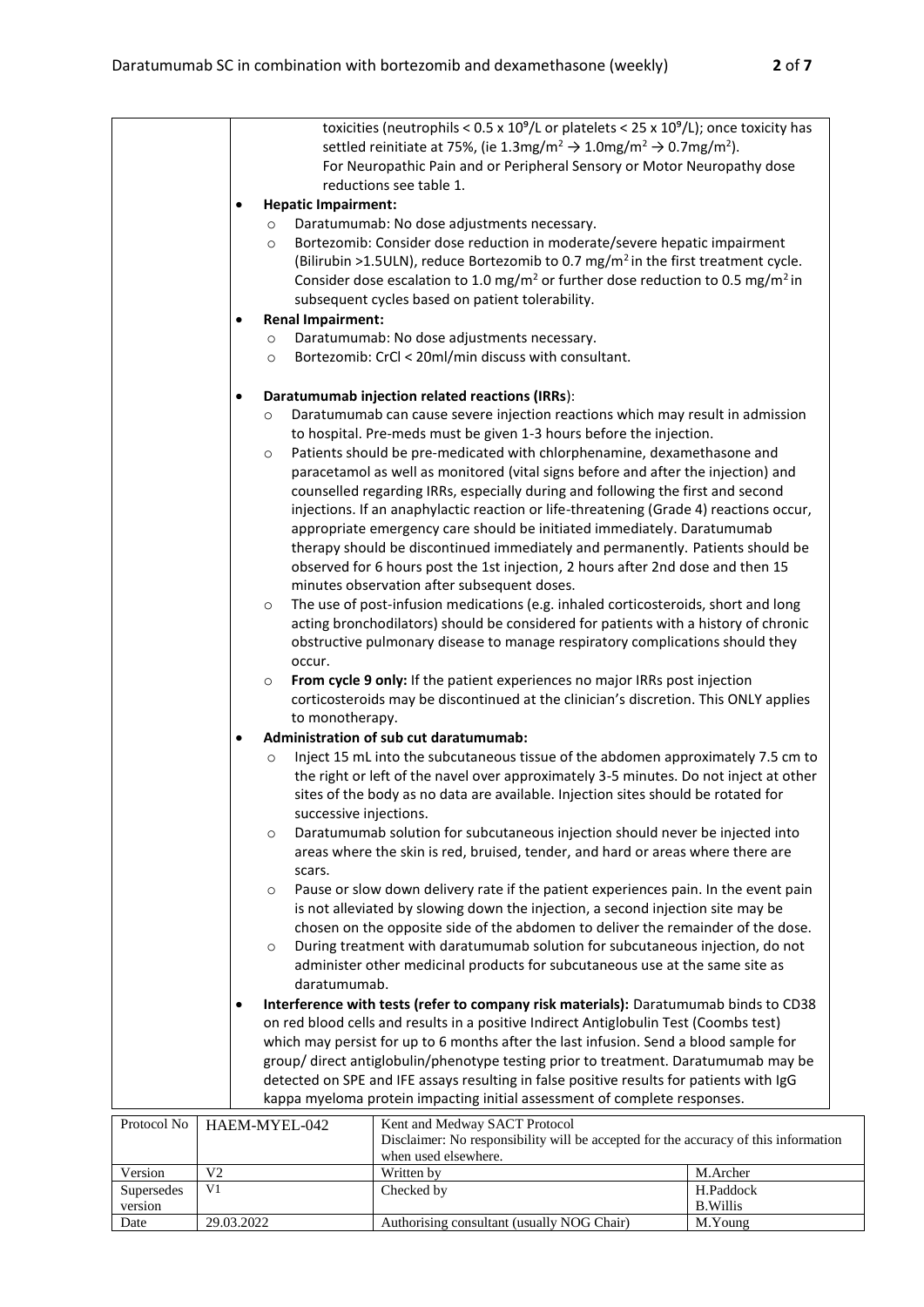|                   | <b>Caution with Bortezomib:</b><br>٠                                                                |
|-------------------|-----------------------------------------------------------------------------------------------------|
|                   | Use with caution in patients with pre-existing heart disease or with high risk<br>$\Omega$          |
|                   | factors.                                                                                            |
|                   | Patients should be advised to report any new or worsening respiratory symptoms.<br>$\circ$          |
|                   | Bortezomib can affect the ability to drive and use machines. If patients experience<br>$\circ$      |
|                   | fatigue/dizziness or blurred vision they should not drive.                                          |
|                   | At least 72 hours must elapse between consecutive Bortezomib doses.<br>$\circ$                      |
|                   | Common drug interactions: (for comprehensive list refer to BNF/SPC)<br>٠                            |
|                   | The concomitant use of bortezomib with strong CYP3A4 inducers (e.g., rifampicin,                    |
|                   | carbamazepine, phenytoin, phenobarbital and St. John's Wort) is not recommended, as                 |
|                   | efficacy may be reduced. CYP3A4 inhibitors (e.g. ketoconazole, ritonavir) should be used            |
|                   | with caution and patients monitored for toxicity.                                                   |
|                   | <b>Contraception:</b> To avoid exposure to the foetus, women of reproductive potential<br>$\bullet$ |
|                   | should use effective contraception during treatment and for 3 months after cessation of             |
|                   | daratumumab treatment.                                                                              |
|                   | <b>Missed dose:</b> If a planned dose of daratumumab is missed, the dose should be<br>$\bullet$     |
|                   | administered as soon as possible and the dosing schedule should be adjusted                         |
|                   | accordingly, maintaining the treatment interval.                                                    |
| <b>References</b> | KMCC protocol HAEM-MYEL-042 V1 SPC accessed online 04.02.2022 Blueteq accessed                      |
|                   | online 08.02.2022                                                                                   |

NB For funding information, refer to CDF and NICE Drugs Funding List

### **Table 1: Dose modification of bortezomib for neuropathic toxicities**

| Severity of Peripheral Neuropathy Signs and<br>Symptoms*                                                                                                                                                                                                                                                                                                  | <b>Modification of Dose and Regimen</b>                                                                                                                                   |  |  |  |
|-----------------------------------------------------------------------------------------------------------------------------------------------------------------------------------------------------------------------------------------------------------------------------------------------------------------------------------------------------------|---------------------------------------------------------------------------------------------------------------------------------------------------------------------------|--|--|--|
| Grade 1 (asymptomatic; loss of deep tendon reflexes<br>or paraesthesia) without pain or loss of function                                                                                                                                                                                                                                                  | No Action                                                                                                                                                                 |  |  |  |
| Grade 1 with pain or Grade 2 (moderate symptoms;<br>limiting instrumental Activities of Daily Living<br>$(ADL)$ **)                                                                                                                                                                                                                                       | Reduce bortezomib to 1 mg/m <sup>2</sup>                                                                                                                                  |  |  |  |
| Grade 2 with pain or Grade 3 (severe symptoms;<br>limiting self-care ADL ***)                                                                                                                                                                                                                                                                             | Withhold bortezomib therapy until toxicity<br>resolves. When toxicity resolves, reinitiate with a<br>reduced dose of bortezomib at 0.7 mg/m <sup>2</sup> once per<br>week |  |  |  |
| Grade 4 (life-threatening consequences; urgent<br>intervention indicated)                                                                                                                                                                                                                                                                                 | Discontinue bortezomib                                                                                                                                                    |  |  |  |
| *Grading based on NCI Common Terminology Criteria for Adverse Events (CTCAE) v4.0 **Instrumental ADL:<br>refers to preparing meals, shopping for groceries or clothes, using telephone, managing money etc; ***Self<br>care<br>ADL: refers to bathing, dressing and undressing, feeding self, using the toilet, taking medications, and not<br>bedridden. |                                                                                                                                                                           |  |  |  |

|            | Protocol No   HAEM-MYEL-042 | Kent and Medway SACT Protocol<br>Disclaimer: No responsibility will be accepted for the accuracy of this information<br>when used elsewhere. |          |  |  |
|------------|-----------------------------|----------------------------------------------------------------------------------------------------------------------------------------------|----------|--|--|
| Version    | V2                          | Written by                                                                                                                                   | M.Archer |  |  |
| Supersedes | V <sub>1</sub>              | H.Paddock<br>Checked by                                                                                                                      |          |  |  |
| version    |                             | <b>B.Willis</b>                                                                                                                              |          |  |  |
| Date       | 29.03.2022                  | Authorising consultant (usually NOG Chair)                                                                                                   | M.Young  |  |  |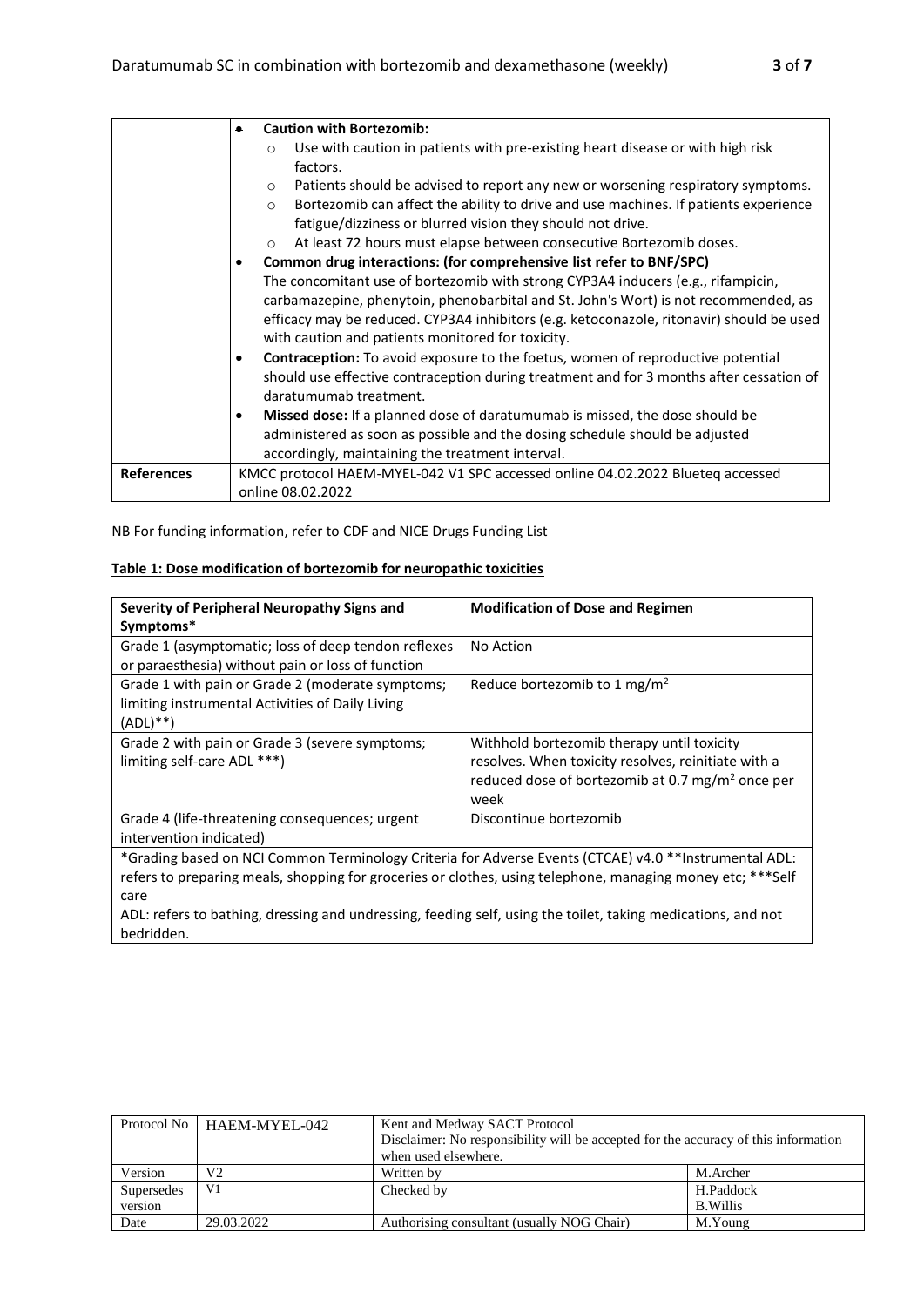# **Cycle 1-3: repeat every 21 days**

| Day          | Drug                        | Dose                    | Route     | Infusion<br>Duration | Administration                                                                                                                                                                                                                                                                             |
|--------------|-----------------------------|-------------------------|-----------|----------------------|--------------------------------------------------------------------------------------------------------------------------------------------------------------------------------------------------------------------------------------------------------------------------------------------|
| $\mathbf{1}$ | Dexamethasone               | 20 <sub>mg</sub>        | PO        | stat                 |                                                                                                                                                                                                                                                                                            |
|              | Paracetamol                 | 1gm                     | PO        | stat                 | To be administered 1-3 hours prior to daratumumab.                                                                                                                                                                                                                                         |
|              | Chlorphenamine              | 4 <sub>mg</sub>         | PO        | stat                 | (dispensed as TTO pack)                                                                                                                                                                                                                                                                    |
|              | Montelukast<br>Cycle 1 only | 10 <sub>mg</sub>        | PO        | stat                 |                                                                                                                                                                                                                                                                                            |
|              | <b>DARATUMUMAB</b>          | 1800mg                  | <b>SC</b> | bolus                | Inject 15 mL into the subcutaneous tissue of the abdomen<br>approximately 7.5 cm to the right or left of the navel over<br>approximately 3-5 minutes. Do not inject at other sites of the body<br>as no data are available.<br>Injection sites should be rotated for successive injections |
|              | <b>BORTEZOMIB</b>           | $1.3$ mg/m <sup>2</sup> | <b>SC</b> | bolus                |                                                                                                                                                                                                                                                                                            |
| 8            | Dexamethasone               | 20 <sub>mg</sub>        | PO        | stat                 |                                                                                                                                                                                                                                                                                            |
|              | Paracetamol                 | 1gm                     | PO        | stat                 | To be administered 1-3 hours prior to daratumumab.<br>(dispensed as TTO pack)                                                                                                                                                                                                              |
|              | Chlorphenamine              | 4 <sub>mg</sub>         | PO        | stat                 |                                                                                                                                                                                                                                                                                            |
|              | <b>DARATUMUMAB</b>          | 1800 <sub>mg</sub>      | <b>SC</b> | bolus                | Inject 15 mL into the subcutaneous tissue of the abdomen<br>approximately 7.5 cm to the right or left of the navel over<br>approximately 3-5 minutes. Do not inject at other sites of the body as<br>no data are available.<br>Injection sites should be rotated for successive injections |
|              | <b>BORTEZOMIB</b>           | $1.3$ mg/m <sup>2</sup> | <b>SC</b> | bolus                |                                                                                                                                                                                                                                                                                            |
| 15           | Dexamethasone               | 20 <sub>mg</sub>        | PO        | stat                 |                                                                                                                                                                                                                                                                                            |
|              | Paracetamol                 | 1gm                     | PO        | stat                 | To be administered 1-3 hours prior to daratumumab.<br>(dispensed as TTO pack)                                                                                                                                                                                                              |
|              | Chlorphenamine              | 4 <sub>mg</sub>         | PO        | stat                 |                                                                                                                                                                                                                                                                                            |
|              | <b>DARATUMUMAB</b>          | 1800mg                  | SC        | bolus                | Inject 15 mL into the subcutaneous tissue of the abdomen<br>approximately 7.5 cm to the right or left of the navel over<br>approximately 3-5 minutes. Do not inject at other sites of the body<br>as no data are available.<br>Injection sites should be rotated for successive injections |
|              | <b>BORTEZOMIB</b>           | $1.3$ mg/m <sup>2</sup> | SC        | bolus                |                                                                                                                                                                                                                                                                                            |

|                       | Protocol No   HAEM-MYEL-042 | Kent and Medway SACT Protocol<br>Disclaimer: No responsibility will be accepted for the accuracy of this information<br>when used elsewhere. |          |  |  |
|-----------------------|-----------------------------|----------------------------------------------------------------------------------------------------------------------------------------------|----------|--|--|
| Version               | V2                          | Written by                                                                                                                                   | M.Archer |  |  |
| Supersedes<br>version | V1                          | H.Paddock<br>Checked by<br>B. Willis                                                                                                         |          |  |  |
| Date                  | 29.03.2022                  | Authorising consultant (usually NOG Chair)                                                                                                   | M.Young  |  |  |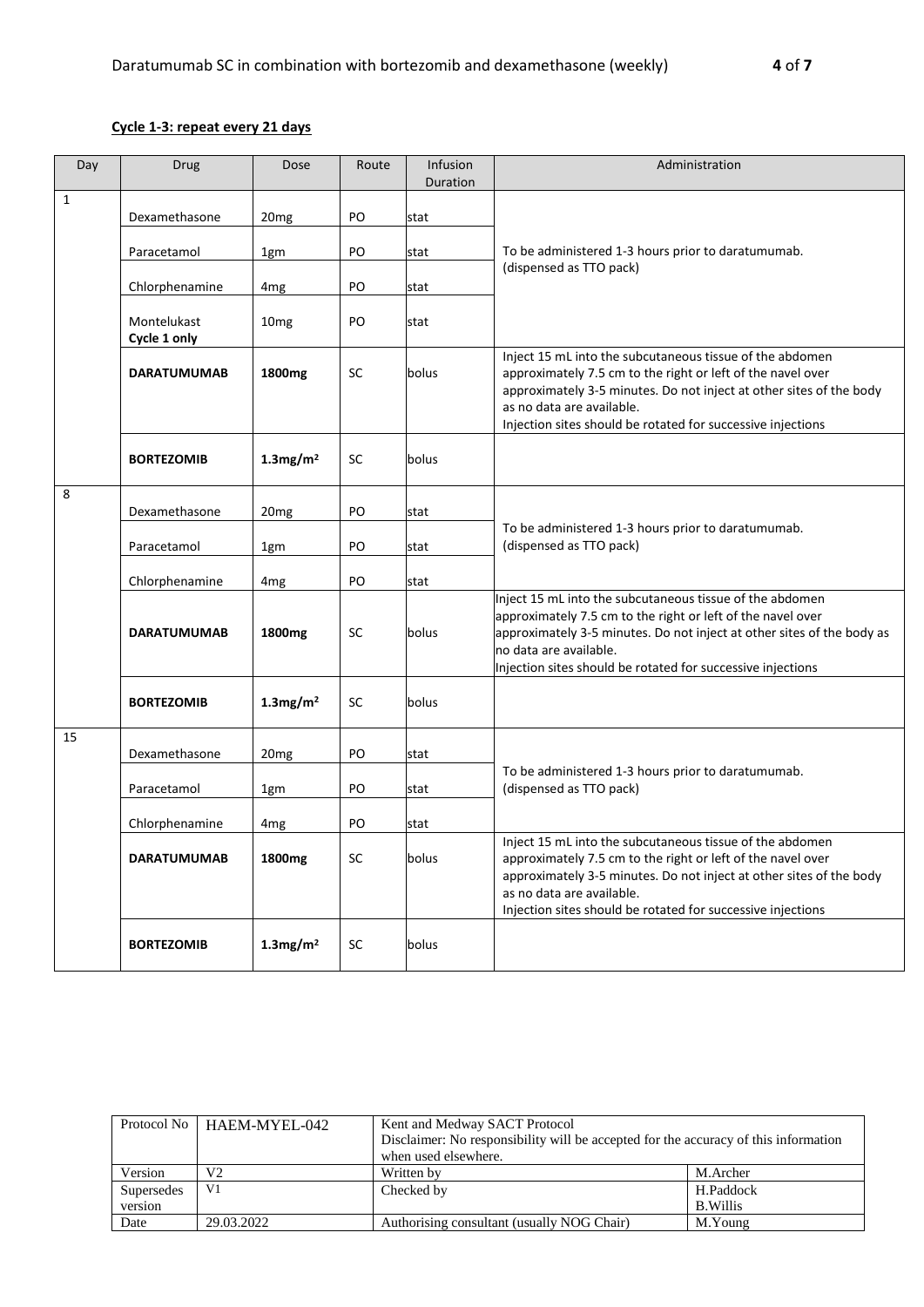### **TTOs cycle 1-3 only**

| <b>TTO</b> | <b>Drug</b>                       | Dose              | Route | <b>Directions</b>                                                                                                                           |  |
|------------|-----------------------------------|-------------------|-------|---------------------------------------------------------------------------------------------------------------------------------------------|--|
|            | Dexamethasone                     | 20 <sub>mg</sub>  | PO.   | OM on days 2, 9 and 16.                                                                                                                     |  |
|            | Aciclovir                         | 400 <sub>mg</sub> | PO    | BD continuously (plus 3 more months after completion<br>of last treatment dose)                                                             |  |
|            | Co-trimoxazole                    | 480 <sub>mg</sub> | PO    | TWICE daily on Mondays, Wednesdays and Fridays (plus<br>3 more months after completion of last treatment dose)                              |  |
|            | Allopurinol                       | 300 <sub>mg</sub> | PO    | OD and review after 4 weeks. Prescribe continuing<br>supply if required from cycle 2 onwards.                                               |  |
|            | Omeprazole                        | 20 <sub>mg</sub>  | PO    | OD                                                                                                                                          |  |
|            | Metoclopramide                    | 10 <sub>mg</sub>  | PO    | Take 10mg TDS for 3 days after bortezomib then up to<br>TDS when required. Do not take for more than 5 days<br>continuously.                |  |
|            |                                   |                   |       | On Cycle 1 only, then prescribe as required                                                                                                 |  |
|            | Loperamide                        | 2 <sub>mg</sub>   | PO    | Take two capsules (4mg) after first loose stool, then one<br>capsule (2mg) after each loose stool when required.<br>(Maximum 16mg per day). |  |
|            |                                   |                   |       | Dispense on Cycle 1 only, and then prescribe as<br>required.                                                                                |  |
|            |                                   |                   |       | Consider the use of prophylactic anti-fungals                                                                                               |  |
|            | Pre Med TTO packs to be dispensed |                   |       |                                                                                                                                             |  |

### **Cycle 4-8: repeat every 21 days**

| Day | <b>Drug</b>        | Dose                    | Route     | <b>Infusion</b><br><b>Duration</b> | Administration                                                                                                                                                                                                                                                                             |
|-----|--------------------|-------------------------|-----------|------------------------------------|--------------------------------------------------------------------------------------------------------------------------------------------------------------------------------------------------------------------------------------------------------------------------------------------|
| 1   | Dexamethasone      | 20 <sub>mg</sub>        | PO        | stat                               |                                                                                                                                                                                                                                                                                            |
|     | Paracetamol        | 1gm                     | PO.       | stat                               | To be administered 1-3 hours prior to daratumumab.                                                                                                                                                                                                                                         |
|     | Chlorphenamine     | 4 <sub>mg</sub>         | PO.       | stat                               | (dispensed as TTO pack)                                                                                                                                                                                                                                                                    |
|     | <b>DARATUMUMAB</b> | 1800 <sub>mg</sub>      | <b>SC</b> | bolus                              | Inject 15 mL into the subcutaneous tissue of the abdomen<br>approximately 7.5 cm to the right or left of the navel over<br>approximately 3-5 minutes. Do not inject at other sites of the body<br>as no data are available.<br>Injection sites should be rotated for successive injections |
|     | <b>BORTEZOMIB</b>  | $1.3$ mg/m <sup>2</sup> | <b>SC</b> | bolus                              |                                                                                                                                                                                                                                                                                            |
| 8   | <b>BORTEZOMIB</b>  | $1.3$ mg/m <sup>2</sup> | <b>SC</b> | bolus                              |                                                                                                                                                                                                                                                                                            |
| 15  | <b>BORTEZOMIB</b>  | $1.3$ mg/m <sup>2</sup> | <b>SC</b> | bolus                              |                                                                                                                                                                                                                                                                                            |

|            | Protocol No   HAEM-MYEL-042 | Kent and Medway SACT Protocol<br>Disclaimer: No responsibility will be accepted for the accuracy of this information<br>when used elsewhere. |                 |  |  |
|------------|-----------------------------|----------------------------------------------------------------------------------------------------------------------------------------------|-----------------|--|--|
| Version    | V2                          | Written by                                                                                                                                   | M.Archer        |  |  |
| Supersedes | V1                          | Checked by                                                                                                                                   | H.Paddock       |  |  |
| version    |                             |                                                                                                                                              | <b>B.Willis</b> |  |  |
| Date       | 29.03.2022                  | Authorising consultant (usually NOG Chair)                                                                                                   | M.Young         |  |  |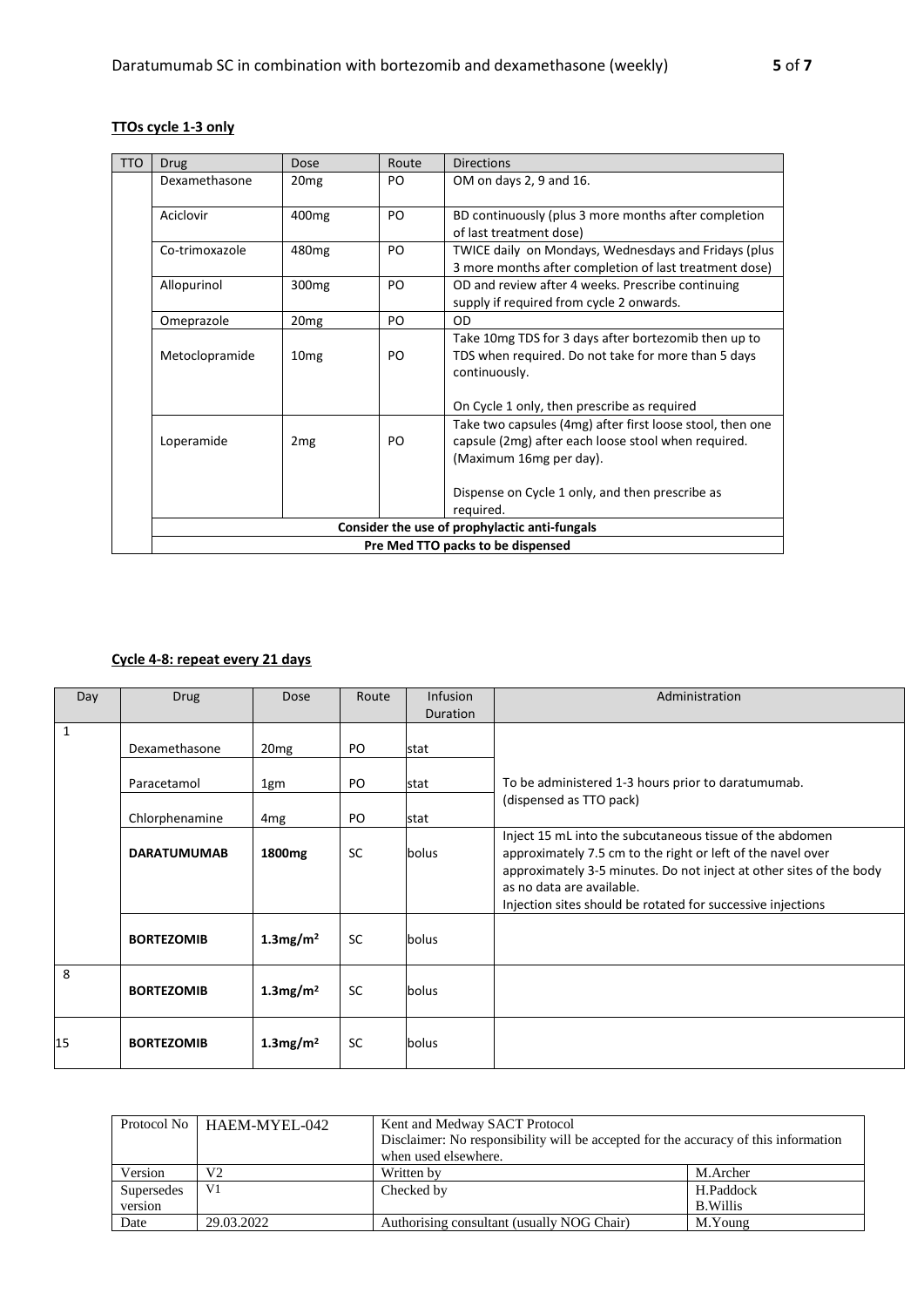#### **TTOs cycle 4-8**

| <b>TTO</b> | <b>Drug</b>                        | Dose              | Route     | <b>Directions</b>                                         |  |
|------------|------------------------------------|-------------------|-----------|-----------------------------------------------------------|--|
|            |                                    |                   |           | OM on days 2,8,9,15 and 16                                |  |
|            | Dexamethasone                      | 20 <sub>mg</sub>  | PO.       | (Where appropriate dose must be taken prior to            |  |
|            |                                    |                   |           | bortezomib injection ie on days where bortezomib alone    |  |
|            |                                    |                   |           | is administered)                                          |  |
|            | Aciclovir                          | 400 <sub>mg</sub> | PO.       | BD continuously (plus 3 more months after completion      |  |
|            |                                    |                   |           | of last treatment dose)                                   |  |
|            | Co-trimoxazole                     | 480 <sub>mg</sub> | PO.       | TWICE daily on Mondays, Wednesdays and Fridays (plus      |  |
|            |                                    |                   |           | 3 more months after completion of last treatment dose)    |  |
|            | Omeprazole                         | 20 <sub>mg</sub>  | PO.       | <b>OD</b>                                                 |  |
|            |                                    |                   |           | Take 10mg TDS for 3 days after bortezomib then up to      |  |
|            | Metoclopramide                     | 10 <sub>mg</sub>  | PO.       | TDS when required Do not take for more than 5 days        |  |
|            |                                    |                   |           | continuously.                                             |  |
|            |                                    |                   |           | On Cycle 1 only, then prescribe as required               |  |
|            |                                    |                   |           | Take two capsules (4mg) after first loose stool, then one |  |
|            | Loperamide                         | 2 <sub>mg</sub>   | PO.       | capsule (2mg) after each loose stool when required.       |  |
|            |                                    |                   |           | (Maximum 16mg per day).                                   |  |
|            |                                    |                   |           | Dispense on Cycle 1 only, and then prescribe as           |  |
|            |                                    |                   | required. |                                                           |  |
|            |                                    |                   |           | Consider the use of prophylactic anti-fungals             |  |
|            | Pre Med TTO packs to be dispensed. |                   |           |                                                           |  |

## **Cycle 9 onwards repeat every 28 days**

| Day | <b>Drug</b>        | <b>Dose</b>        | Route     | <b>Infusion</b><br>Duration | Administration                                                                                                                                                                                                                                                                                   |
|-----|--------------------|--------------------|-----------|-----------------------------|--------------------------------------------------------------------------------------------------------------------------------------------------------------------------------------------------------------------------------------------------------------------------------------------------|
|     | Dexamethasone      | 12mg               | PO        | stat                        | To be administered 1-3 hours prior to<br>daratumumab.<br>NB review dose of dexamethasone and<br>increase back to 20mg where clinically                                                                                                                                                           |
|     | Paracetamol        | 1gm                | PO        | stat                        |                                                                                                                                                                                                                                                                                                  |
|     | Chlorphenamine     | 4 <sub>mg</sub>    | PO        | stat                        | indicated.<br>(dispensed as TTO pack)                                                                                                                                                                                                                                                            |
|     | <b>DARATUMUMAB</b> | 1800 <sub>mg</sub> | <b>SC</b> | bolus                       | Inject 15 mL into the subcutaneous tissue of<br>the abdomen approximately 7.5 cm to the<br>right or left of the navel over approximately<br>3-5 minutes. Do not inject at other sites of<br>the body as no data are available.<br>Injection sites should be rotated for<br>successive injections |

|                       | Protocol No   HAEM-MYEL-042 | Kent and Medway SACT Protocol<br>Disclaimer: No responsibility will be accepted for the accuracy of this information<br>when used elsewhere. |                              |  |
|-----------------------|-----------------------------|----------------------------------------------------------------------------------------------------------------------------------------------|------------------------------|--|
| Version               | V2                          | Written by                                                                                                                                   | M.Archer                     |  |
| Supersedes<br>version | V1                          | Checked by                                                                                                                                   | H.Paddock<br><b>B.Willis</b> |  |
| Date                  | 29.03.2022                  | Authorising consultant (usually NOG Chair)                                                                                                   | M.Young                      |  |